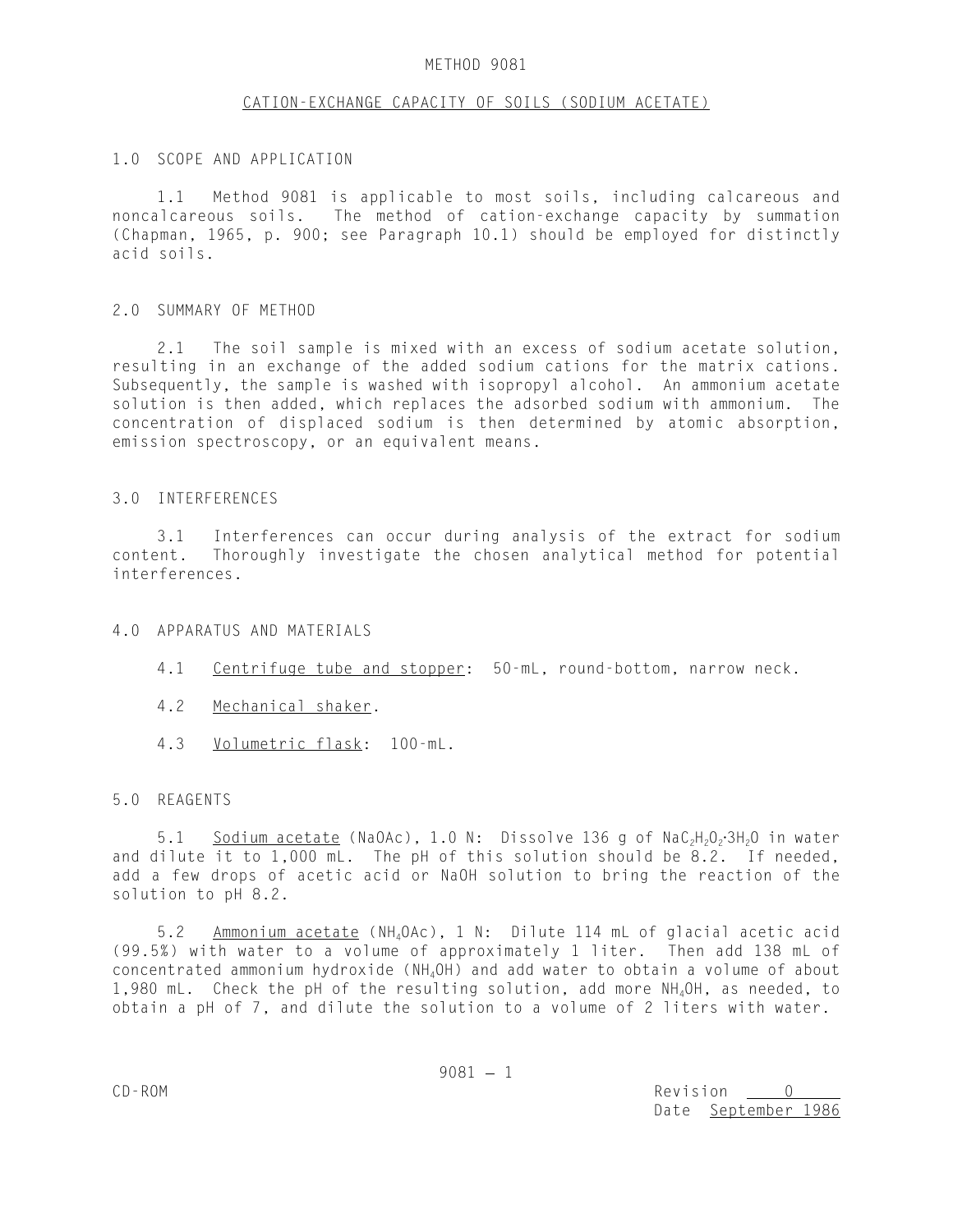## 5.3 Isopropyl alcohol: 99%.

## 6.0 SAMPLE COLLECTION, PRESERVATION, AND HANDLING

6.1 All samples must be collected using a sampling plan that addresses the considerations discussed in Chapter Nine of this manual.

### 7.0 PROCEDURE

7.1 Weigh 4 g of medium- or fine-textured soil or 6 g of coarse-textured soil and transfer the sample to a 50-mL, round-bottom, narrow-neck centrifuge tube. (A fine soil has  $>50\%$  of the particles  $\leq 0.074$  mm, medium soil has  $>50\%$  $\geq$ 0.425 mm, while a coarse soil has more than 50% of its particles  $\geq$ 2 mm.

7.2 Add 33 mL of 1.0 N NaOAc solution, stopper the tube, shake it in a mechanical shaker for 5 min, and centrifuge it until the supernatant liquid is clear.

7.3 Decant the liquid, and repeat Paragraph 7.2 three more times.

7.4 Add 33 mL of 99% isopropyl alcohol, stopper the tube, shake it in a mechanical shaker for 5 min, and centrifuge it until the supernatant liquid is clear.

7.5 Repeat the procedure described in Paragraph 7.4 two more times.

7.6 Add 33 mL of NH4OAc solution, stopper the tube, shake it in a mechanical shaker for 5 min, and centrifuge it until the supernatant liquid is clear. Decant the washing into a 100-mL volumetric flask.

7.7 Repeat the procedure described in Paragraph 7.6 two more times.

7.8 Dilute the combined washing to the 100-mL mark with ammonium acetate solution and determine the sodium concentration by atomic absorption, emission spectroscopy, or an equivalent method.

#### 8.0 QUALITY CONTROL

8.1 All quality control data should be maintained and available for easy reference or inspection.

8.2 Employ a minimum of one blank per sample batch to determine if contamination or any memory effects are occurring.

8.3 Materials of known cation-exchange capacity must be routinely analyzed.

 $9081 - 2$ 

CD-ROM Revision 0 Date September 1986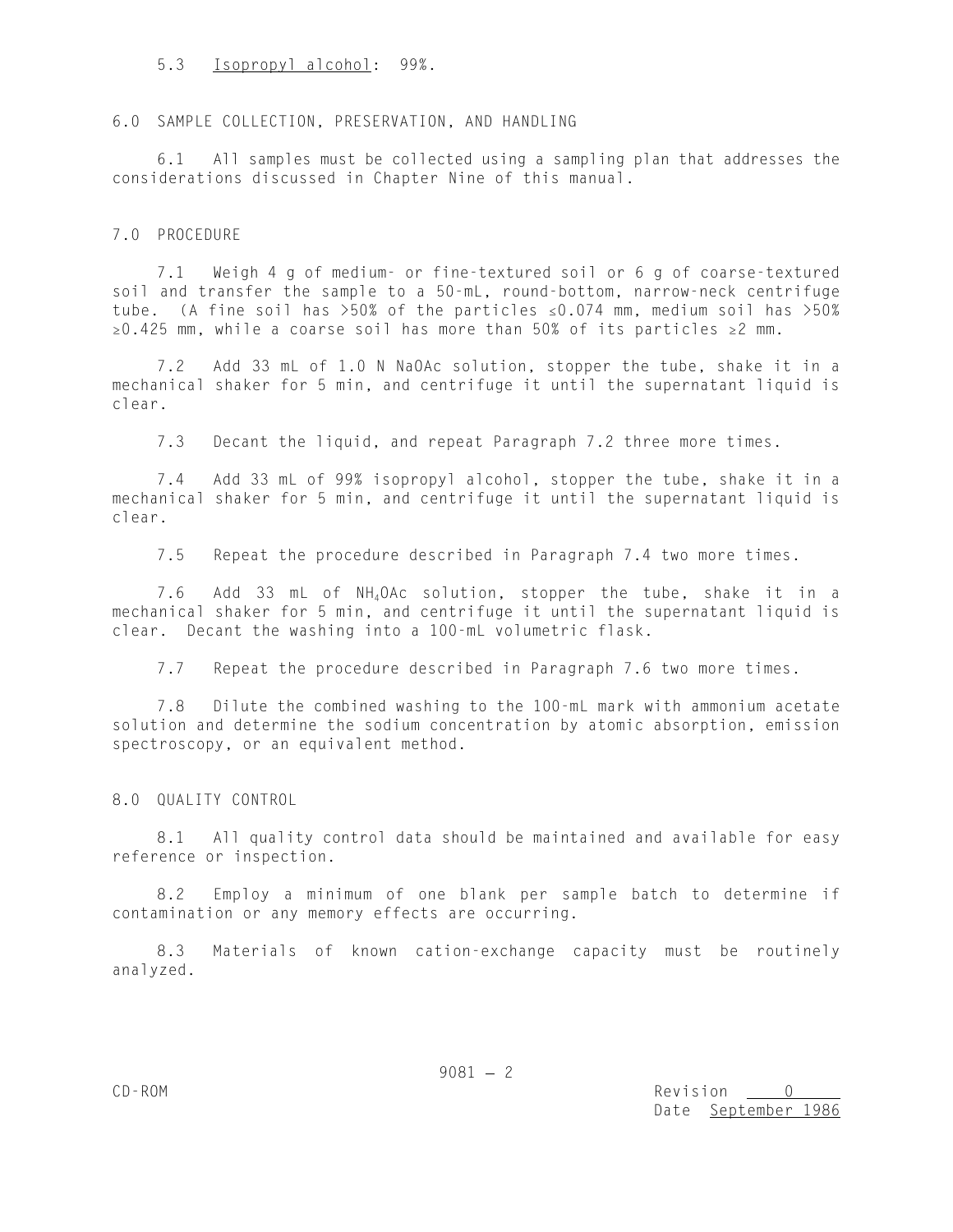# 9.0 METHOD PERFORMANCE

9.1 No data provided.

# 10.0 REFERENCES

10.1 This method is based on Chapman, H.D., "Cation-exchange Capacity," pp. 891-900, in C.A. Black (ed.), Method of Soil Analysis, Part 2: Chemical and Microbiological Properties, Am. Soc. Agron., Madison, Wisconsin (1965).